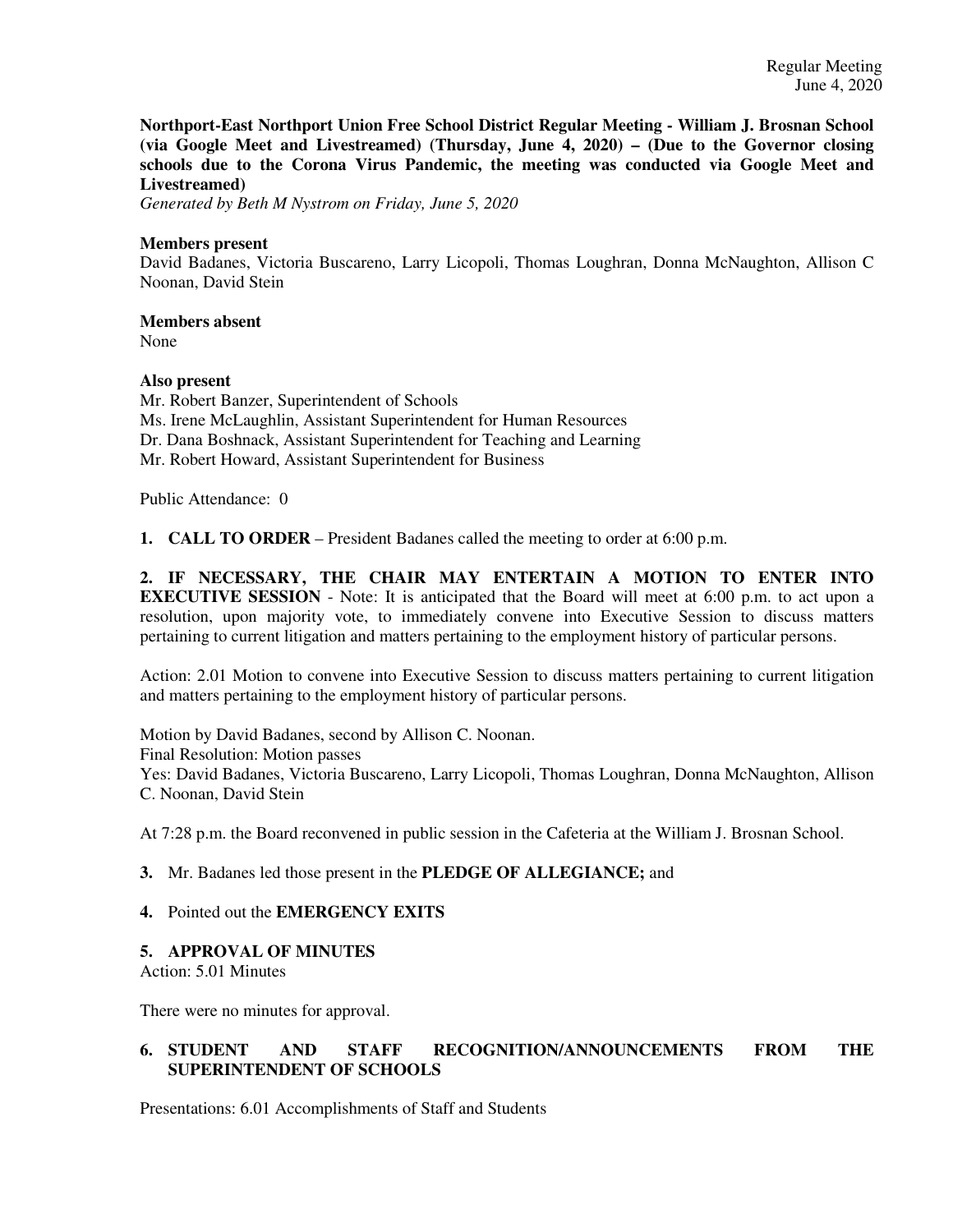Superintendent Banzer presented a video recognizing Tage Oster as Business Department Student of the Month.

Superintendent Banzer presented a video recognizing Jenna Goz as Family and Consumer Science Department Student of the Month

Mr. Banzer stated he had the opportunity to go to the Senior Sendoff on Friday evening. The feedback from both parents and students was that it was uplifting for everyone and particularly the staff who were there to cheer them on. Mr. Banzer commended all who came out and supported the event and supported the students.

President Badanes stated that his daughter was involved and said it was really a fantastic event.

Mr. Banzer stated that absentee ballots can be dropped off at the Administrative Building Monday – Friday from  $9 - 3$ .

## **7. SPECIAL REPORTS**

There were no special reports.

**8. COMMUNICATIONS** - Please Note: This is the opportunity for persons who had written letters to the Board.

There were no communications requiring Board action.

**9. PUBLIC COMMENT/PARTICIPATION** - Please Note: Community members are invited to share their questions, comments, or concerns with the School Board. Please email your questions to boe@northport.k12.ny.us

There were no e-mails received for public participation.

#### **10. SUPERINTENDENT'S REPORT, GENERAL - FOR BOARD ACTION**

Action: 10.01 Personnel Actions Report Recommendation to approve the attached Personnel Actions Report.

Motion by David Badanes, second by David Stein. Final Resolution: Motion Passes Yes: David Badanes, Victoria Buscareno, Larry Licopoli, Thomas Loughran, Donna McNaughton, Allison C Noonan, David Stein

President Badanes announced the retirement of Debra Alpers, Bus Driver.

Action: 10.02 Schedule J - Committee on Special Education Recommendation to approve Schedule J - Committee on Special Education

Motion by David Badanes, second by David Stein. Final Resolution: Motion Passes Yes: David Badanes, Victoria Buscareno, Larry Licopoli, Thomas Loughran, Donna McNaughton, Allison C Noonan, David Stein

Action: 10.03 Revised Calendar of Board Meetings Recommendation to approve the revised Calendar of Board Meetings for the 2020-2021 School Year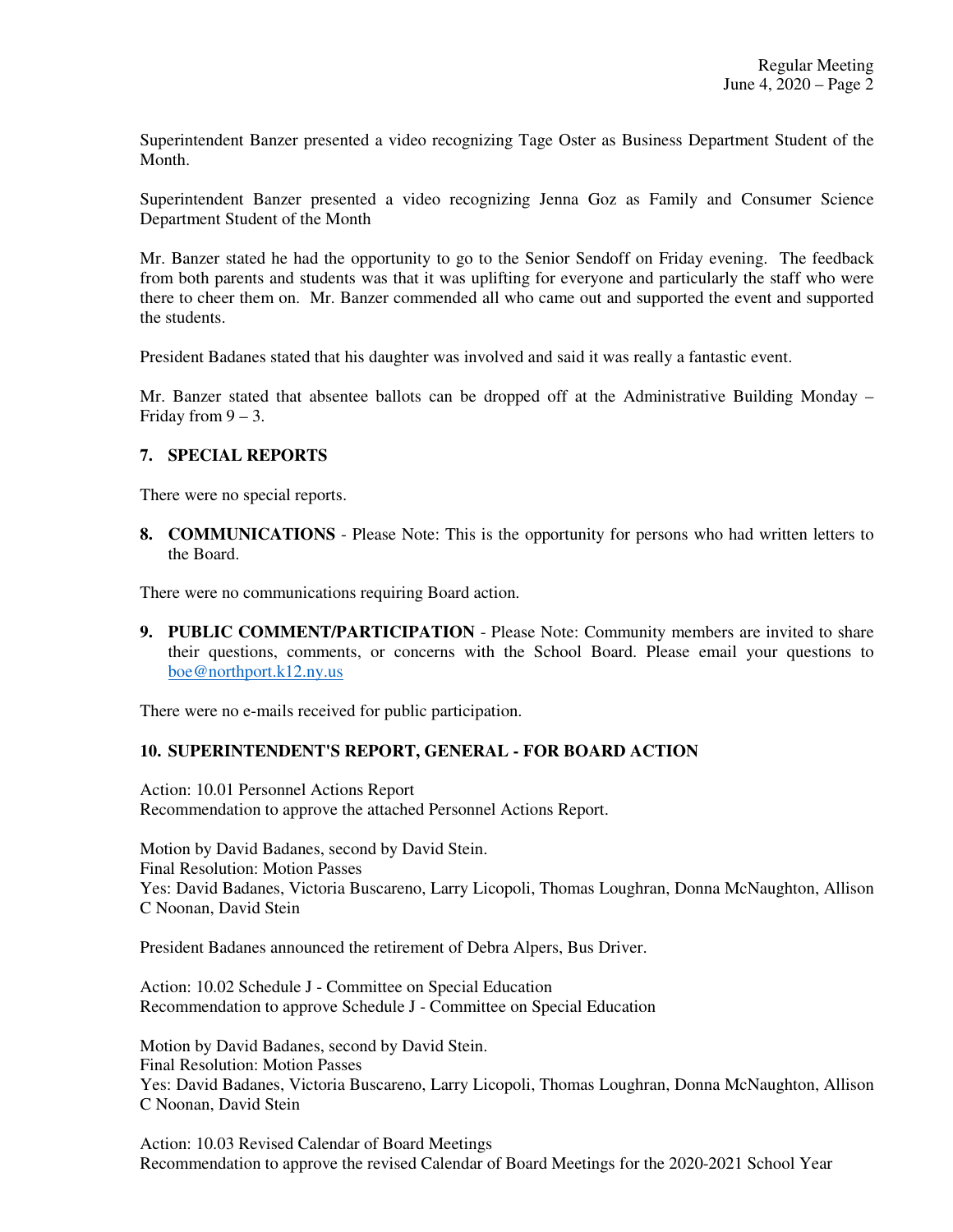Motion by David Badanes, second by David Stein. Final Resolution: Motion Passes Yes: David Badanes, Victoria Buscareno, Larry Licopoli, Thomas Loughran, Donna McNaughton, Allison C Noonan, David Stein

Action: 10.04 Policies - First Read Recommendation to receive for a first reading the following policies:

10.04.1 Policy #5605 - Voter Registration for Students (New policy)

10.04.2 Policy #8635 - Information Security Breach and Notification (Revisions to current policy)

10.04.2 Policy #8625 - Student, Teacher, and Principal Data Security and Privacy (Revisions to current policy)

Motion by David Badanes, second by David Stein. Final Resolution: Motion Passes Yes: David Badanes, Victoria Buscareno, Larry Licopoli, Thomas Loughran, Donna McNaughton, Allison C Noonan, David Stein

Action: 10.05 Appointment of Election Inspectors Recommendation to approve the following resolution:

"BE IT RESOLVED, that the Board of Education hereby approves designated school district employees, upon the approval of the Assistant Superintendent for Human Resources and District Clerk, to serve as additional Election Inspectors for the processing of the June 9, 2020 School District Budget Vote and Election with no additional compensation."

Motion by David Badanes, second by David Stein. Final Resolution: Motion Passes Yes: David Badanes, Victoria Buscareno, Larry Licopoli, Thomas Loughran, Donna McNaughton, Allison C Noonan, David Stein

#### **11. SUPERINTENDENT'S REPORT, FINANCIAL - FOR BOARD ACTION**

Action: 11.01 Suffolk Association of School Business Officials Scholarship Recommendation to approve the following resolution:

"That the Board of Education accept the donation of \$500 to provide a \$500 scholarship to a deserving Northport High School business student graduate"

Motion by David Badanes, second by David Stein. Final Resolution: Motion Passes Yes: David Badanes, Victoria Buscareno, Larry Licopoli, Thomas Loughran, Donna McNaughton, Allison C Noonan, David Stein

Action: 11.02 Joe Fazio Memorial Scholarship Fund Donation Recommendation to approve the following resolution:

"RESOLVED, that the Board of Education accept a donation of \$1,000.00 from Paul Fazio to the Joe Fazio Memorial Scholarship Fund."

Motion by David Badanes, second by David Stein. Final Resolution: Motion Passes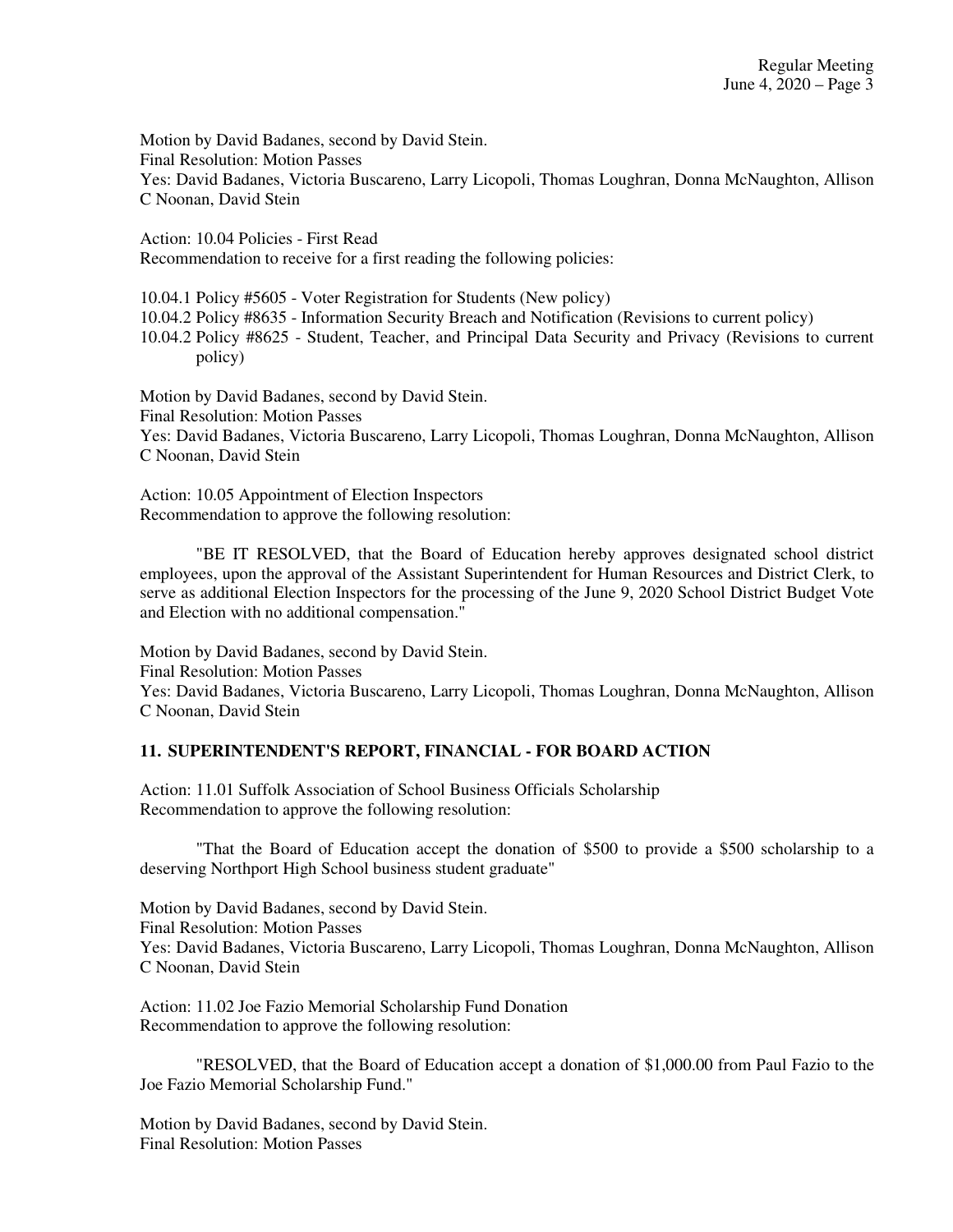Yes: David Badanes, Victoria Buscareno, Larry Licopoli, Thomas Loughran, Donna McNaughton, Allison C Noonan, David Stein

Action: 11.03 Fort Salonga IGA Richard G. Costello Memorial Scholarship and Helen Reichert Family Foundation Scholarship Donation Recommendation to approve the following resolution:

"RESOLVED, that the Board of Education accept a donation of \$2,000.00 from Charles and Helen Reichert Family Foundation to the following scholarship funds: \$1,000 to the Fort Salonga IGA Richard G. Costello Memorial Scholarship, and \$1,000 to the Helen Reichert Family Foundation Scholarship"

Motion by David Badanes, second by David Stein. Final Resolution: Motion Passes Yes: David Badanes, Victoria Buscareno, Larry Licopoli, Thomas Loughran, Donna McNaughton, Allison C Noonan, David Stein

Action: 11.04 Rose Ann Madiou Memorial Scholarship Fund Recommendation to approve the following resolution:

"RESOLVED, that the Board of Education accept a donation of \$74.77 from George Madiou to the Rose Ann Madiou Scholarship Fund."

Motion by David Badanes, second by David Stein. Final Resolution: Motion Passes Yes: David Badanes, Victoria Buscareno, Larry Licopoli, Thomas Loughran, Donna McNaughton, Allison C Noonan, David Stein

Action: 11.05 Box Tops for Education Program - Northport Middle School Donation Recommendation to approve the following resolution:

"RESOLVED, that the Board of Education accept the donation of \$2.00 toward the purchase of classroom supplies for Northport Middle School and increase the 2020-2021 budget code A2110.5030.23.2802 by \$2.00 for this purpose.

RESOLVED, that the Board of Education hereby approves an increase in the revenue code A2705 of the 2020-2021 budget by \$2.00 with the understanding that this increase in revenue is the result of the Northport Middle School participation in the Box Tops for Education Program."

Motion by David Badanes, second by David Stein.

Final Resolution: Motion Passes

Yes: David Badanes, Victoria Buscareno, Larry Licopoli, Thomas Loughran, Donna McNaughton, Allison C Noonan, David Stein

Action: 11.06 Health Services Contracts

Recommendation to authorize the Board President to sign contracts with the following districts to provide Health Services for Northport-East Northport students attending school in that district during the 2019- 2020 school year:

11.06.1 Bellmore Public Schools, two (2) students attending St. Elizabeth Ann Seton, Bellmore Campus @ \$1,171.57, totaling \$2,343.14

Motion by David Badanes, second by David Stein. Final Resolution: Motion Passes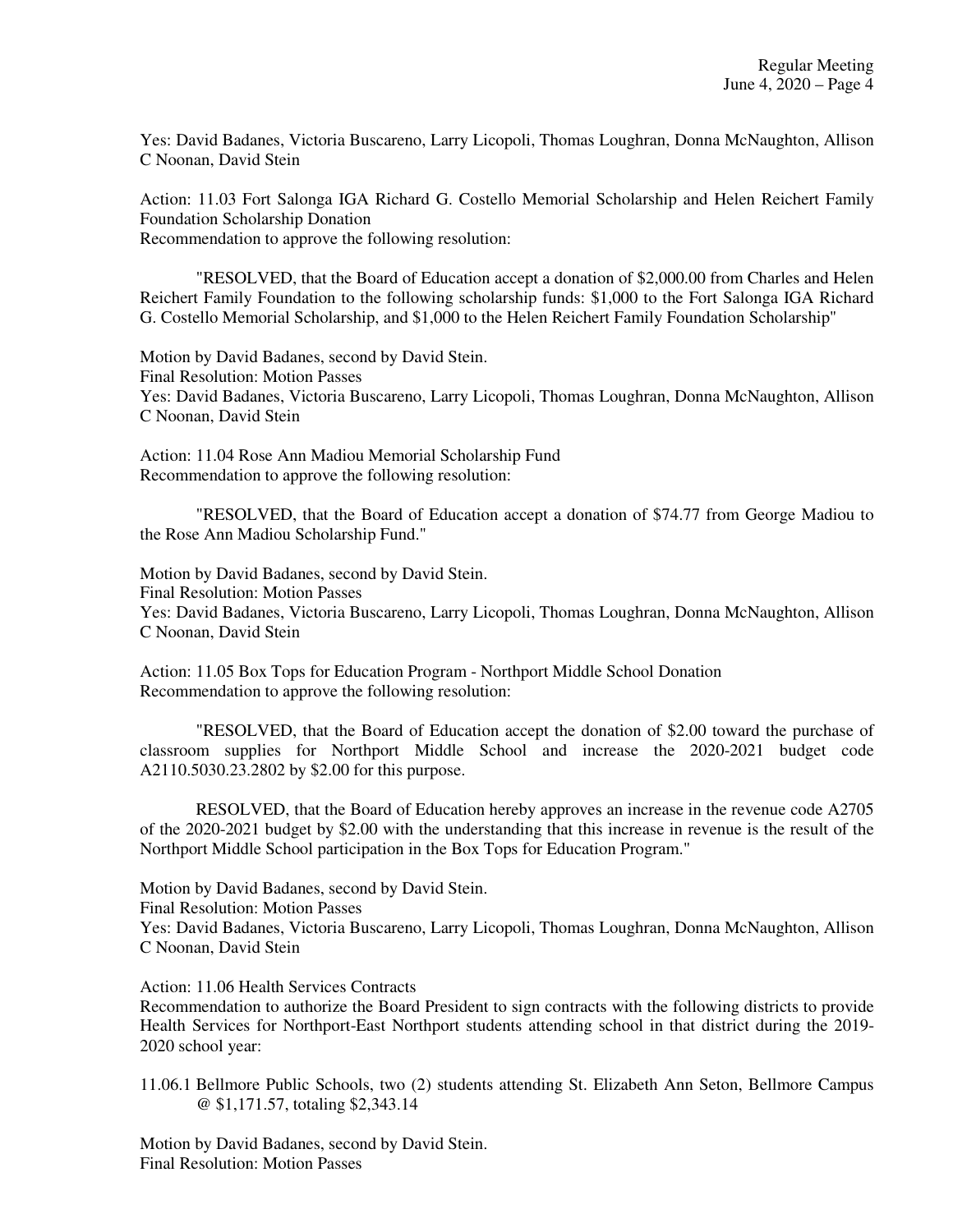Yes: David Badanes, Victoria Buscareno, Larry Licopoli, Thomas Loughran, Donna McNaughton, Allison C Noonan, David Stein

Action: 11.07 OMNI Financial Group, Inc. d/b/a U.S.

Recommendation to approve a Services Agreement for the fiscal year July 1, 2019 - June 30, 2020 between the Northport-East Northport Union Free School District and OMNI Financial Group, Inc. d/b/a U.S.

Motion by David Badanes, second by David Stein.

Final Resolution: Motion Passes

Yes: David Badanes, Victoria Buscareno, Larry Licopoli, Thomas Loughran, Donna McNaughton, Allison C Noonan, David Stein

Action: 11.08 Claims Auditor's Warrants and Schedule of Claims Recommendation to approve the Claims Auditor's Report for Warrants and Schedule of Claims for payments dated:

April 3, 2020 (Payroll Trust & Agency Warrant), April 15, 2020 (Accounts Payable Warrant), April 17, 2020 (Payroll Trust & Agency Warrant), April 30, 2020 (Accounts Payable Warrant), April 2020 (Claims Audit Report)

Motion by David Badanes, second by David Stein.

Final Resolution: Motion Passes

Yes: David Badanes, Victoria Buscareno, Larry Licopoli, Thomas Loughran, Donna McNaughton, Allison C Noonan, David Stein

Action: 11.09 Treasurer's Report and Monthly Summary of Receipts and Disbursements Recommendation to approve the Treasurer's Report and Monthly Summary of Receipts and Disbursements:

11.09.1 Treasurer's Report for the period March 1, 2020 through March 31, 2020 11.09.2 Monthly Summary of Receipts and Disbursements for March 2020

Motion by David Badanes, second by David Stein. Final Resolution: Motion Passes Yes: David Badanes, Victoria Buscareno, Larry Licopoli, Thomas Loughran, Donna McNaughton, Allison C Noonan, David Stein

Action: 11.10 Schedule of Investments Recommendation to approve the Schedule of Investments as of March 31, 2020

Motion by David Badanes, second by David Stein. Final Resolution: Motion Passes Yes: David Badanes, Victoria Buscareno, Larry Licopoli, Thomas Loughran, Donna McNaughton, Allison C Noonan, David Stein

Action: 11.11 Collateral Schedule Recommendation to approve the Collateral Schedule as of March 31, 2020

Motion by David Badanes, second by David Stein. Final Resolution: Motion Passes Yes: David Badanes, Victoria Buscareno, Larry Licopoli, Thomas Loughran, Donna McNaughton, Allison C Noonan, David Stein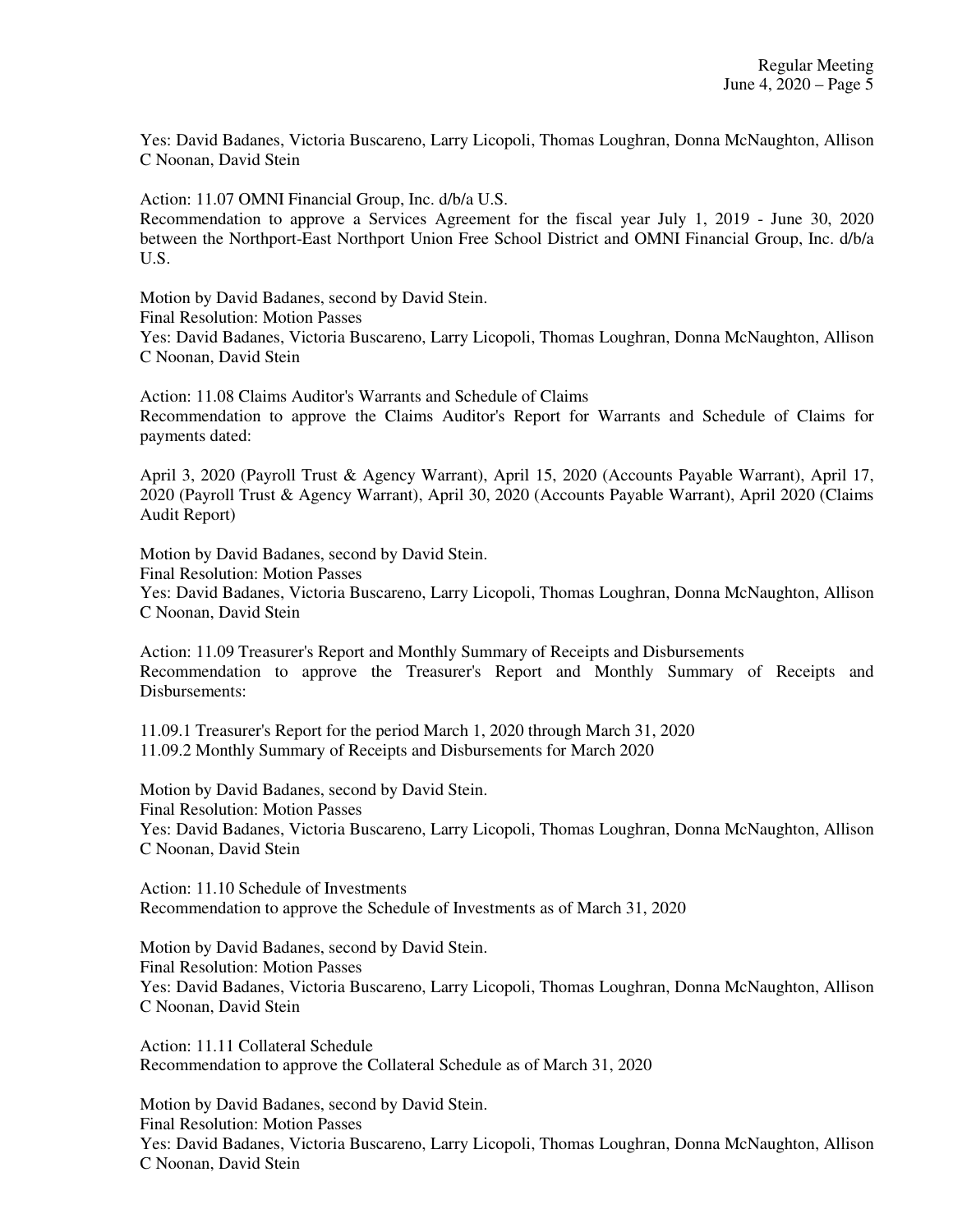Action: 11.12 Bank Reconciliation Recommendation to approve the Bank Reconciliation Report for the Month Ended March 31, 2020

Motion by David Badanes, second by David Stein. Final Resolution: Motion Passes Yes: David Badanes, Victoria Buscareno, Larry Licopoli, Thomas Loughran, Donna McNaughton, Allison C Noonan, David Stein

Action: 11.13 General Fund Projected Cash Flow Statement Recommendation to approve the General Fund Projected Cash Flow Statement for the year ending 2019- 2020, Actual Data July 1, 2019 - March 31, 2020, Estimated Data April 1, 2020 - June 30, 2020

Motion by David Badanes, second by David Stein. Final Resolution: Motion Passes Yes: David Badanes, Victoria Buscareno, Larry Licopoli, Thomas Loughran, Donna McNaughton, Allison C Noonan, David Stein

Action: 11.14 Quarterly Student Activity Accounts Report Recommendation to approve the following Quarterly Student Activity Account Fund Reports for the period of January 1, 2020 through March 31, 2020:

11.14.1 Northport High School 11.14.2 East Northport Middle School 11.14.3 Northport Middle School

Motion by David Badanes, second by David Stein. Final Resolution: Motion Passes Yes: David Badanes, Victoria Buscareno, Larry Licopoli, Thomas Loughran, Donna McNaughton, Allison C Noonan, David Stein

Action: 11.15 Transfer of General Fund Appropriations Recommendation to approve Transfer of General Fund Appropriations in the 2019-2020 fiscal year (\$379,513.57)

Motion by David Badanes, second by David Stein. Final Resolution: Motion Passes Yes: David Badanes, Victoria Buscareno, Larry Licopoli, Thomas Loughran, Donna McNaughton, Allison C Noonan, David Stein

Action: 11.16 Transfer of Capital Fund Appropriations Recommendation to approve Transfer of Capital Fund Appropriations in the 2019-2020 fiscal year (\$27,327.00)

Motion by David Badanes, second by David Stein. Final Resolution: Motion Passes Yes: David Badanes, Victoria Buscareno, Larry Licopoli, Thomas Loughran, Donna McNaughton, Allison C Noonan, David Stein

# **12. SUPERINTENDENT'S REPORT - FOR INFORMATION ONLY**

# **13. UNFINISHED BUSINESS**